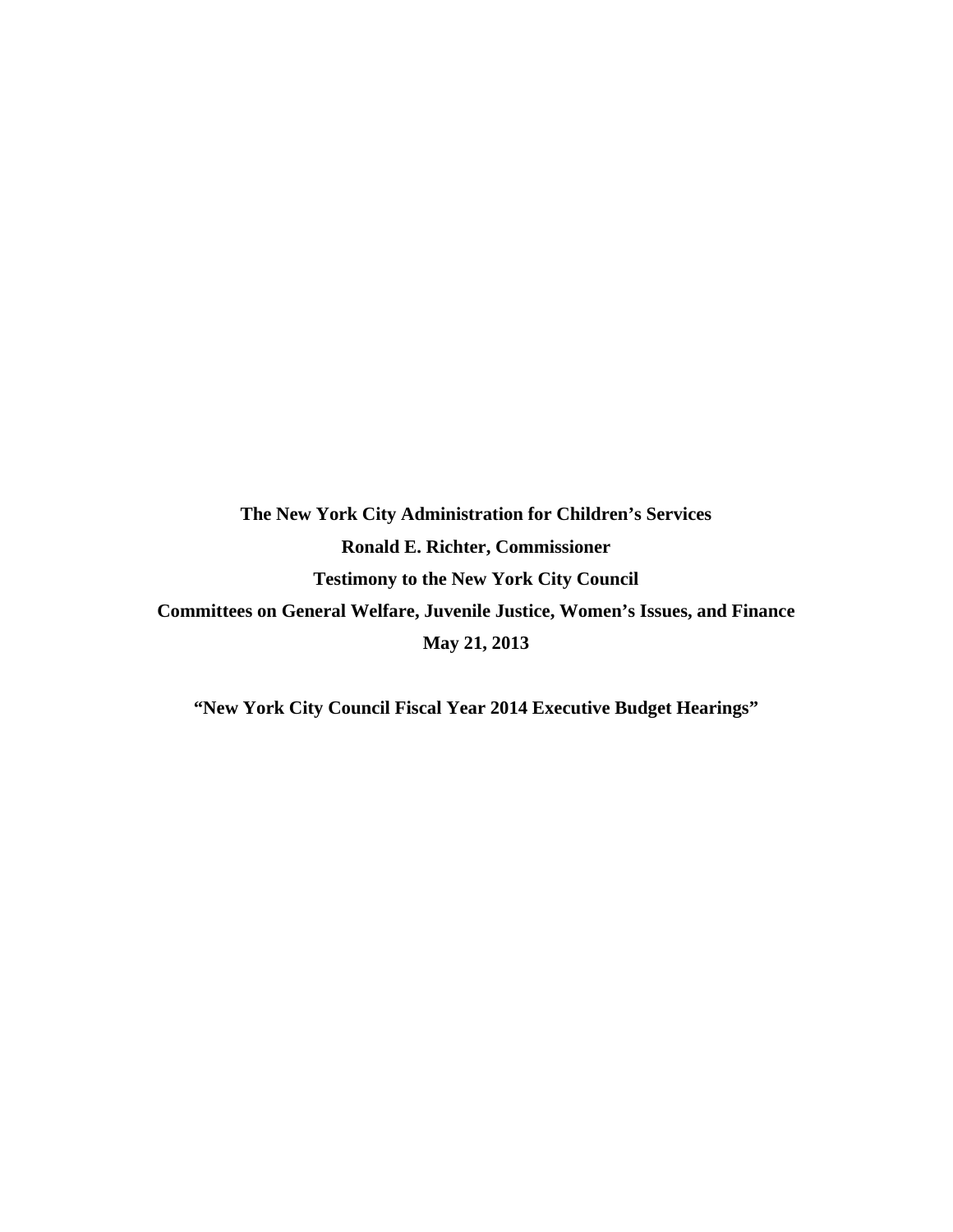Good morning Chairs Palma, Gonzalez, Ferreras and Recchia, and members of the General Welfare, Juvenile Justice, Women's Issues, and Finance Committees. I am Ronald E. Richter, the Commissioner of the Administration for Children's Services and with me today is Susan Nuccio, our Deputy Commissioner for Financial Services. We are pleased to be back before the Council to continue discussing our ongoing work to protect and support New York City's children, young people, and families. Thank you for the opportunity to update you on our Fiscal Year 2014 budget and to share the progress we have made on our Strategic Plan.

As I testified in March, the outlook for our 2014 budget contains some positive news in that we are able to meet our Program to Eliminate the Gap (PEG) with a combination of revenue and expense reduction actions. We have begun to implement the cost savings initiatives that we discussed in March. For early care and education, the initiatives include standardizing the eligibility determination process for low income families receiving subsidized care, which we project will produce \$5.2 million in savings, and a data analysis project intended to uncover inappropriate child care payments that we expect will save the City approximately \$6 million.

However, the Executive Budget also reflects that sequestration cuts to federal funding will impact the Children's Services budget for the upcoming year. Like other jurisdictions across our country, New York City has been affected by Washington's inability to address the federal budget responsibly. The impact of sequestration on our child welfare budget will be approximately \$1.1 million. In early care and education, sequestration will reduce the Children's Services budget by over twelve million dollars by cutting our portion of the state Child Care Block Grant by approximately \$3 million and our federal Head Start funds by approximately \$9.7 million.

 Another federal action will also impact our agency's child care budget for Fiscal Year 2014. After much anticipation, the United States Department of Health and Human Services (HHS) released the first round of preliminarily selected awardees for Head Start grants. HHS undertook the re-competition for Head Start funding to ensure that "programs are providing the highest quality services to children and families" and we are pleased to report that the New York City Administration for Children's Services was among those that were recommended to receive an award. As many of you know, ACS currently serves as a "Supergrantee" -- a federal funding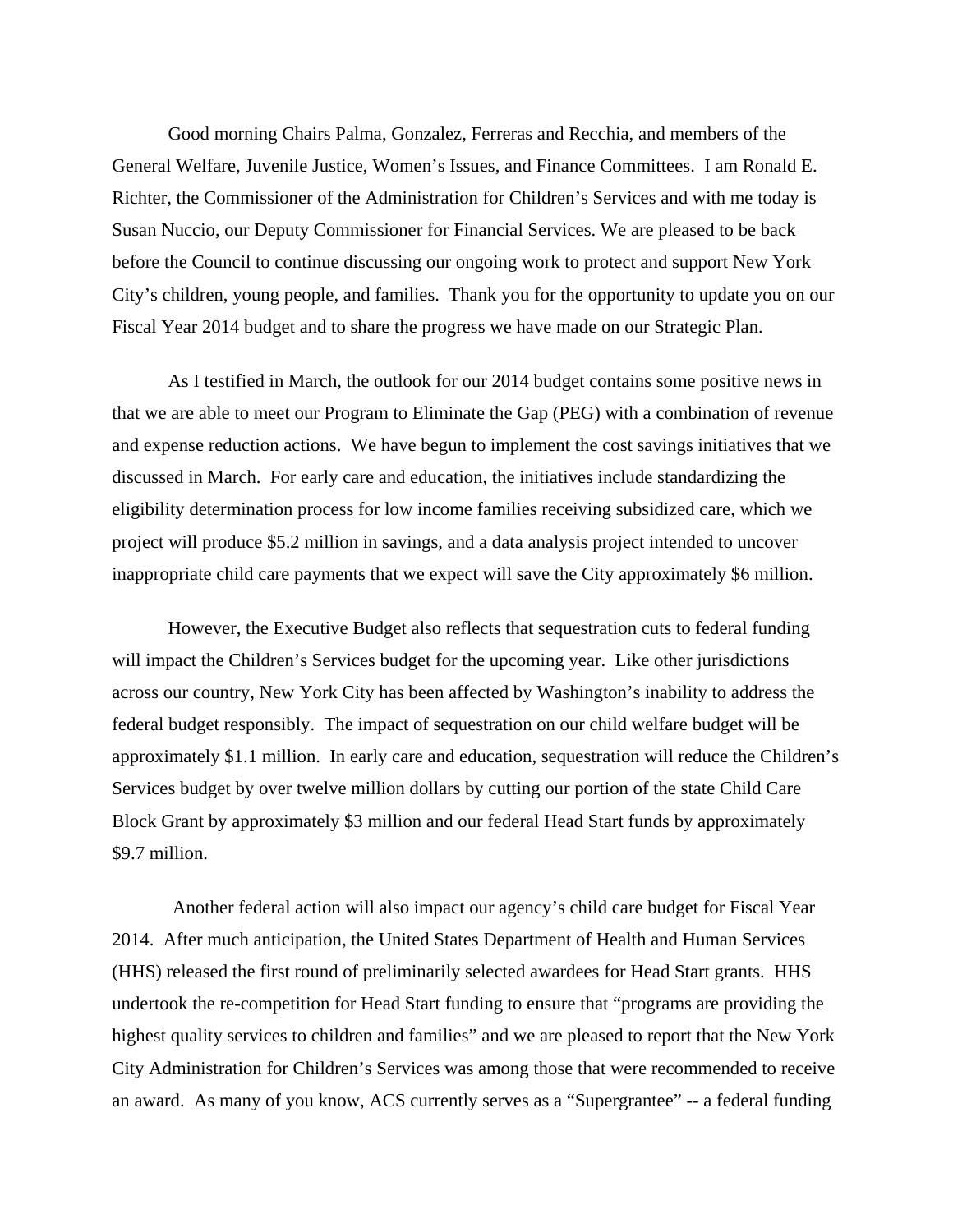recipient that contracts with and oversees a portfolio of strong community-based delegate agencies that provide direct Head Start services. ACS will continue to be New York City's Supergrantee. In addition, HHS recommended awards to 19 other direct grantees, 17 of which were just selected last year as delegate agencies for *EarlyLearn NYC*. The fact that these *EarlyLearn* providers were chosen to directly receive federal funds affirms Children's Services' selections of top quality early care and education providers in the *EarlyLearn* procurement process.

I sincerely congratulate all of our delegate agencies who successfully competed for Head Start funding - they represent the extraordinary range and variety of quality programs in the City's early care and education system. Because the list of providers which have received and accepted the awards has not been finalized, we cannot yet provide the Council with an exact dollar amount of the impact. Currently, the Federal Office of Head Start provides over \$198 million of funding to five New York City organizations, including ACS. In the recently announced preliminary awards, approximately \$198 million will fund 20 organizations, including ACS. The increase in the number of directly-funded Head Start providers, without a corresponding increase in the amount of federal funds, necessarily reduces the funding that ACS will receive and that can be distributed throughout our *EarlyLearn* network. Despite the fact that a number of Head Start providers who had been City-funded will now be federally funded, the children who currently receive quality Head Start services will continue to receive them without interruption. We anticipate that you will have questions about this shift during the hearing.

### **Strategic Plan Update**

One of the key priorities set forth in our strategic plan is to improve the quality of and access to Early Care and Education services. A recent report that found New York State is one of only two child care systems in the country to rank in the top ten for both program standards and oversight, which includes the safety and well-being of children who are being cared for outside of their homes. While this report addresses licensed providers, for our informal caregivers, ACS goes a step beyond what the state requires -- we search pending and past criminal involvement to ensure that no provider has a history of violent crime or crime against a child. For our *EarlyLearn NYC* providers, ACS is able to conduct detailed background checks for criminal records as well as any report of child abuse or maltreatment. We continue to work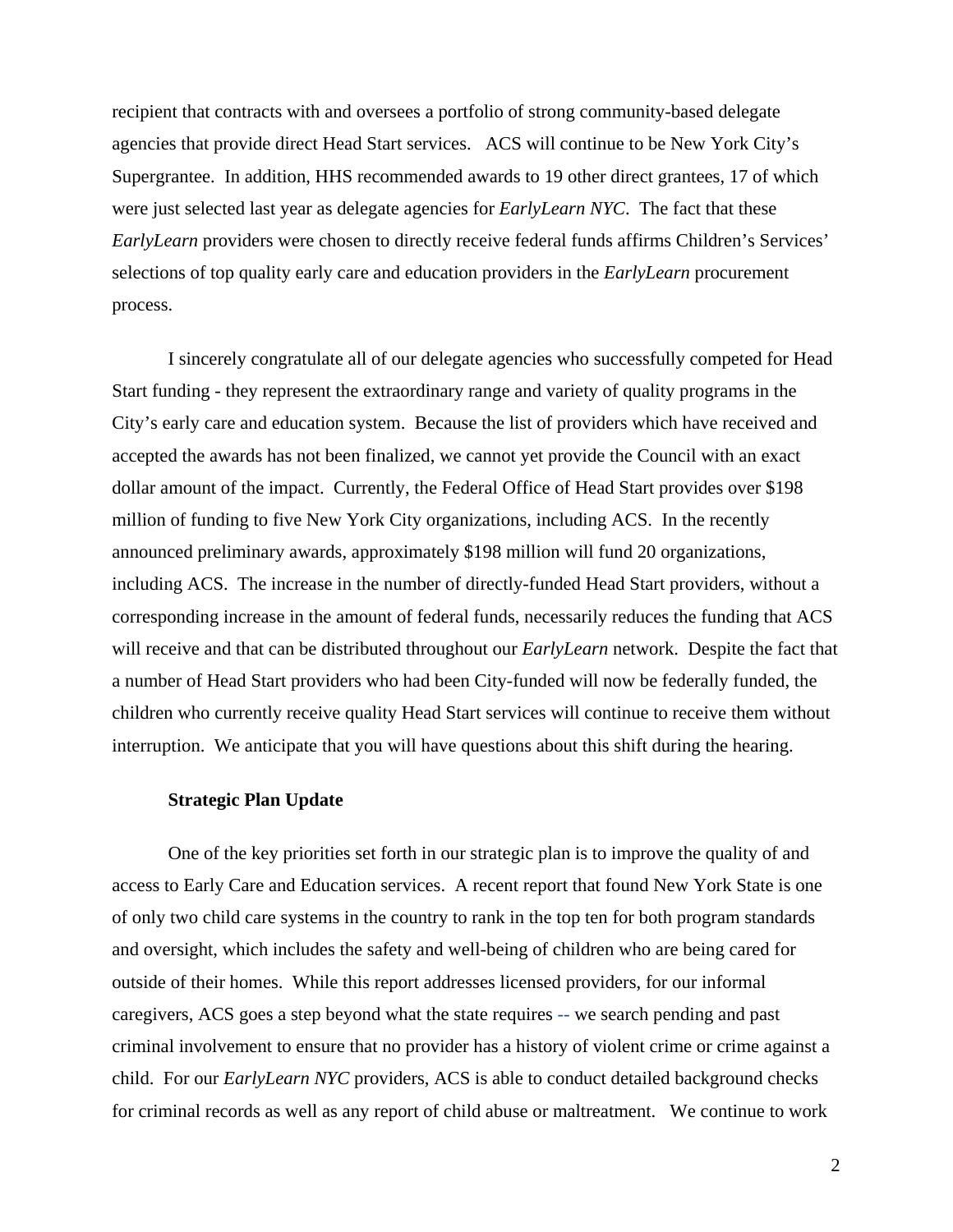closely with OCFS and our sister city agencies to ensure the safety and well-being of the 110,000 children in New York City's system.

Since we testified at the preliminary budget hearing, Children's Services has taken important steps toward implementation of two major child welfare initiatives. In April, we announced the non-profit agencies that we are recommending for awards to provide additional preventive programming for young people and families involved in our child welfare and juvenile justice systems. We are also in the initial stages of implementing our innovative foster care initiative, *ChildSuccessNYC*. As both of these initiatives will significantly transform how we interact with and provide needed services to youth and families, I would like to share with the Council additional details concerning our progress and plans in each area.

## **Evidence-Based Preventive Services for Teens and Families**

A key priority set forth in our Strategic Plan is to expand services for teens to more effectively meet their needs. We are achieving this by diversifying our portfolio of services to provide young people and their families involved in the child welfare and juvenile justice systems with intensive, home-based, therapeutic services. By the end of this summer, ACS, with our provider partners, will offer an array of services that are evidence-based, evidence-informed, and/or based on promising practices that will dramatically expand the availability of services tailored to what has been shown to work for families with teens. The models, all of which offer home-based services to families and promote high quality practice through oversight by clinical experts, have demonstrated positive outcomes for teens and their families, such as improved behavior and reduced foster care re-entry rates, or reduced re-arrest rates. These services help families resolve the issues that they struggle with, and provide parents with skills and strategies to manage problematic teen behavior.

In total, ACS is awarding almost 1,300 preventive slots that will serve approximately 3,600 young people and their families each year. We anticipate that providing services at home could reduce the number of teenagers entering foster care by 20%. This is based upon our demonstration project in Manhattan, and the University Heights and Highbridge sections of the Bronx during 2012, where we experienced a 20% reduction in teen entries into foster care. We also expect that the Aftercare Services that will begin to be offered this summer to youth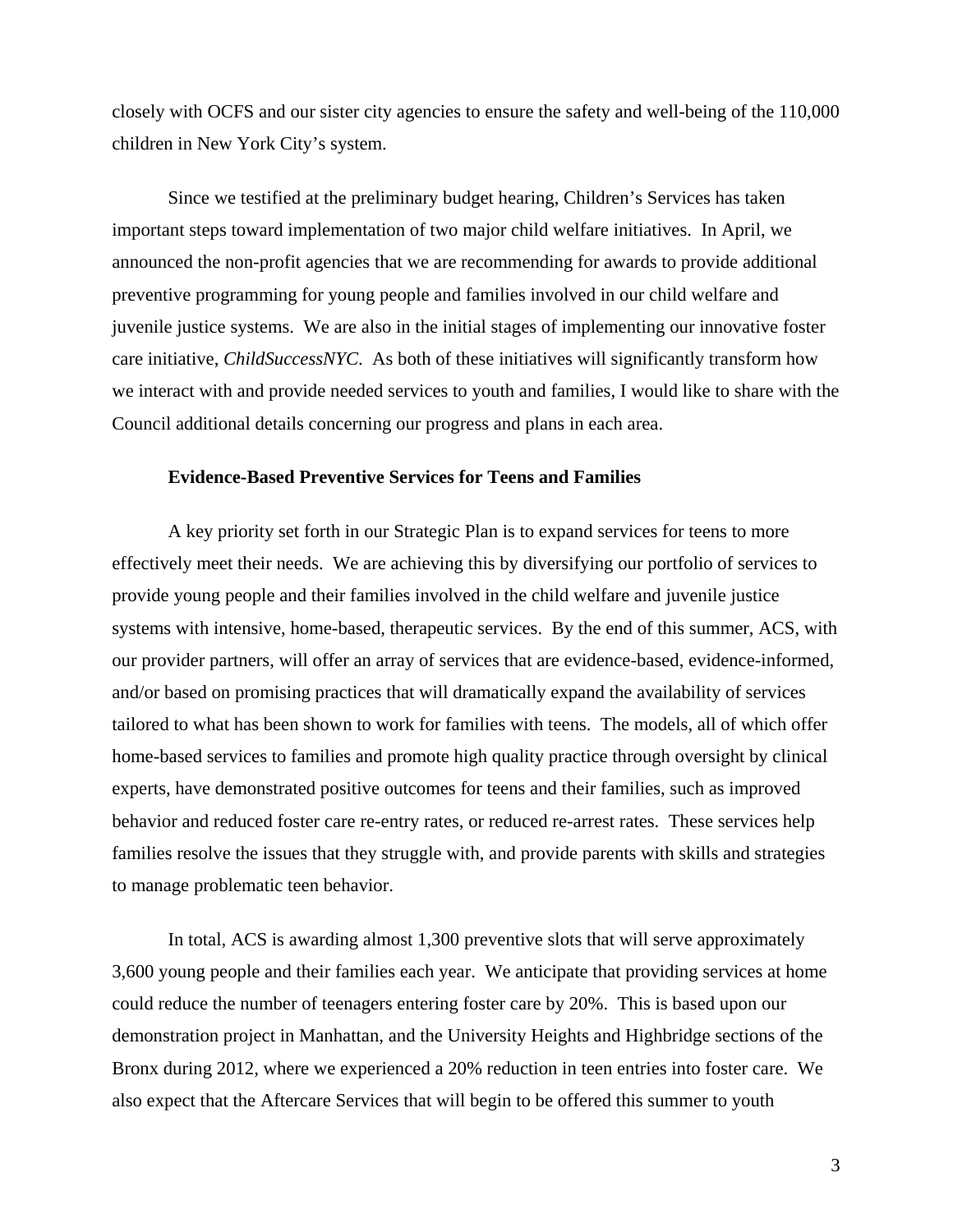transitioning out of non-secure juvenile justice facilities will continue the rehabilitative efforts being made through the City's Close to Home initiative. As you know, the first phase of Close to Home – accepting youth in Non-Secure Placement -- has been underway for the past nine months. Through tremendous support from and collaboration with our partners at the State Office of Children and Family Services (OCFS), as well as our City partners in other agencies and the steadfast support of Juvenile Justice Chair Sara Gonzalez, Close to Home has already served over 400 young people.

Last year, we also released an Expression of Interest solicitation that offered General Preventive and Family Treatment/Rehabilitation providers the opportunity to convert their existing contract to an evidence-based or promising practice model. Twenty of our Preventive agencies submitted proposals and were approved to convert their programs. The models to which agencies are converting are appropriate for families with children from birth through 18 years of age, and all have been shown to achieve positive child welfare outcomes, such as improved parenting skills and the reduction of trauma in children.

With the new slots and the contract conversions, we will have 12 different preventive models across New York City by the end of the summer.In total, once all of the programs are implemented, more than one-third of our preventive and aftercare programming will be evidence-based, evidence-informed or promising practice models.In anticipation of offering a diverse array of new preventive service options, ACS has designed a process to support our front line child protective staff in determining which preventive model is most appropriate for which family. The goal is to ensure that each child protective staff member has the resources, training, and tools needed to make full use of the new, robust continuum of service models to best meet the needs of the children and families that come to our attention. We are excited to partner with our providers to implement these new models to more sensitively and appropriately meet the needs of our City's children, young people and families.

As we move toward increasing the availability of evidence-based practice models throughout the system, we are especially appreciative of our on-going conversations with Chair Palma, who shares our deep commitment to making sure that families receive the assistance they need. There is not a more committed or sensitive advocate for our City's families than Chair Palma. She is a demanding force in our work who has held our agency accountable, and yet she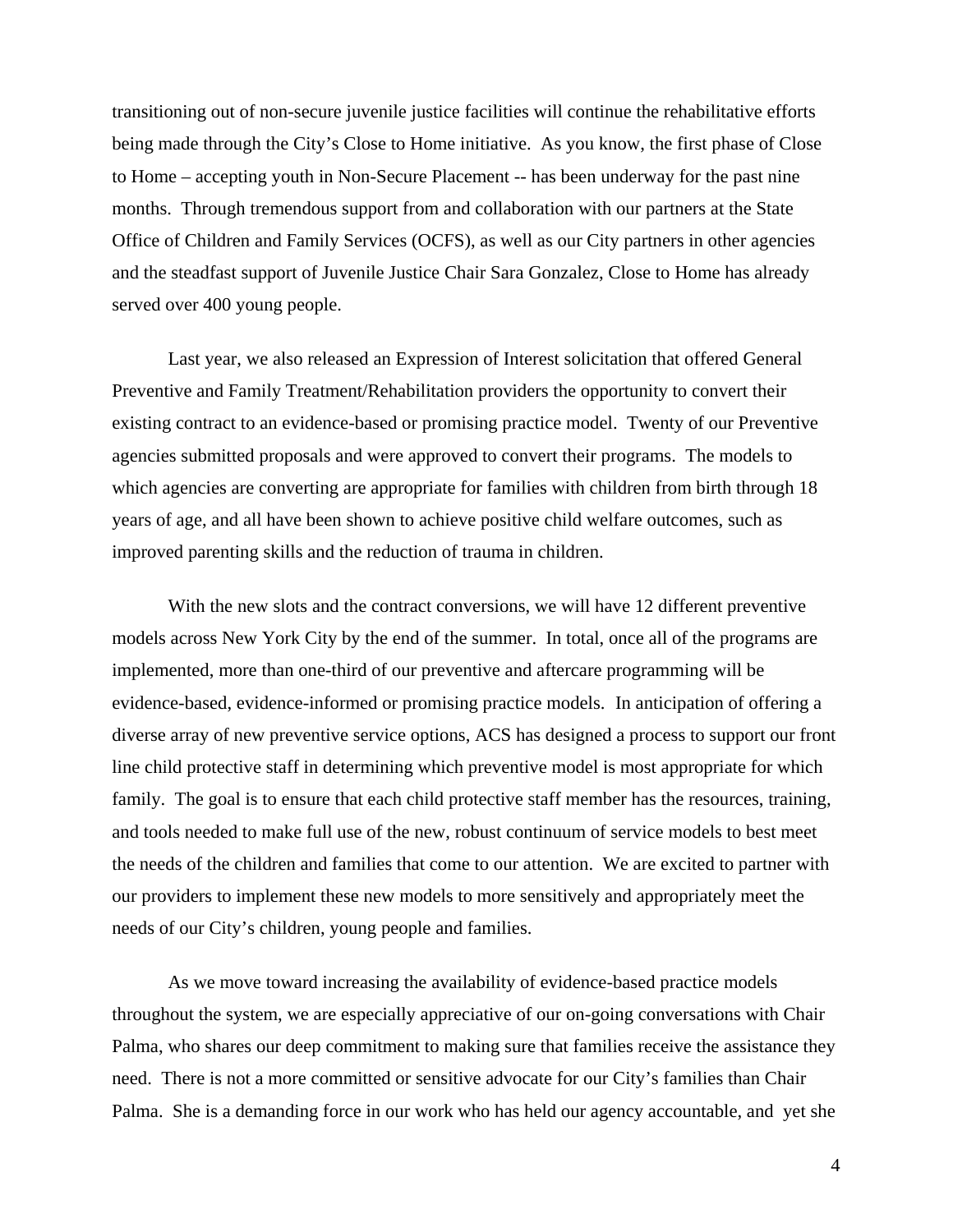has always done so in a manner that has cultivated our relationship as opposed to dividing it, and any advice she gives is always in the service of achieving better outcomes for children and families. For this, I will always respect and admire her leadership.

## **Foster Parent Appreciation Month, Housing Academy and Child SuccessNYC**

Over the past 20 years, New York City's foster care census has declined significantly, from a high of over 50,000 children in care in 1993 to a low of fewer than 12,800 in care today. Concurrent with the decrease in foster care placements, the number of families who engage in preventive service programs has been increasing and we are serving over 25,000 families in 2013.

While we continue to reduce the foster care census, we remain committed to ensuring that all of our foster kids have safe, supportive and loving homes. To that end, and in honor of Foster Parent Appreciation Month, at the end of this month ACS is introducing a city-wide campaign to recruit additional, quality foster parents. The campaign, called "Be the Reason", features ads like the ones you see here. One of the biggest barriers we face is that many prospective parents, who may be interested in fostering a child or young person, may not realize that they "qualify" to be a foster parent. We know there are many widespread misconceptions such as the belief that a foster parent needs to own rather than rent an apartment, needs to be partnered, or be of a certain age or have had prior parenting experience. Our "Be the Reason" Campaign will aim to target some of these specific groups – including older New Yorkers, single adults, lesbians and gay men – in an effort to open their eyes to the wonderful possibilities of becoming a foster parent. As I speak to New Yorkers about fostering and adoption, I like to remind them that our young people bring so much more to them than they could ever imagine they bring the young person. Each of our kids is unique and powerful. All you have to do is spend a little time getting to know these young people. Many of you have already done this, and we hope to have many more join this effort.

The campaign will diversify the locations where we place advertisements, including on an increased number of subway lines and media outlets. We are also making certain that our recruitment efforts reflect the great variety of young people who need homes, so the ads will feature teenagers, disabled young people, sibling groups and LGBTQ youth. For example, to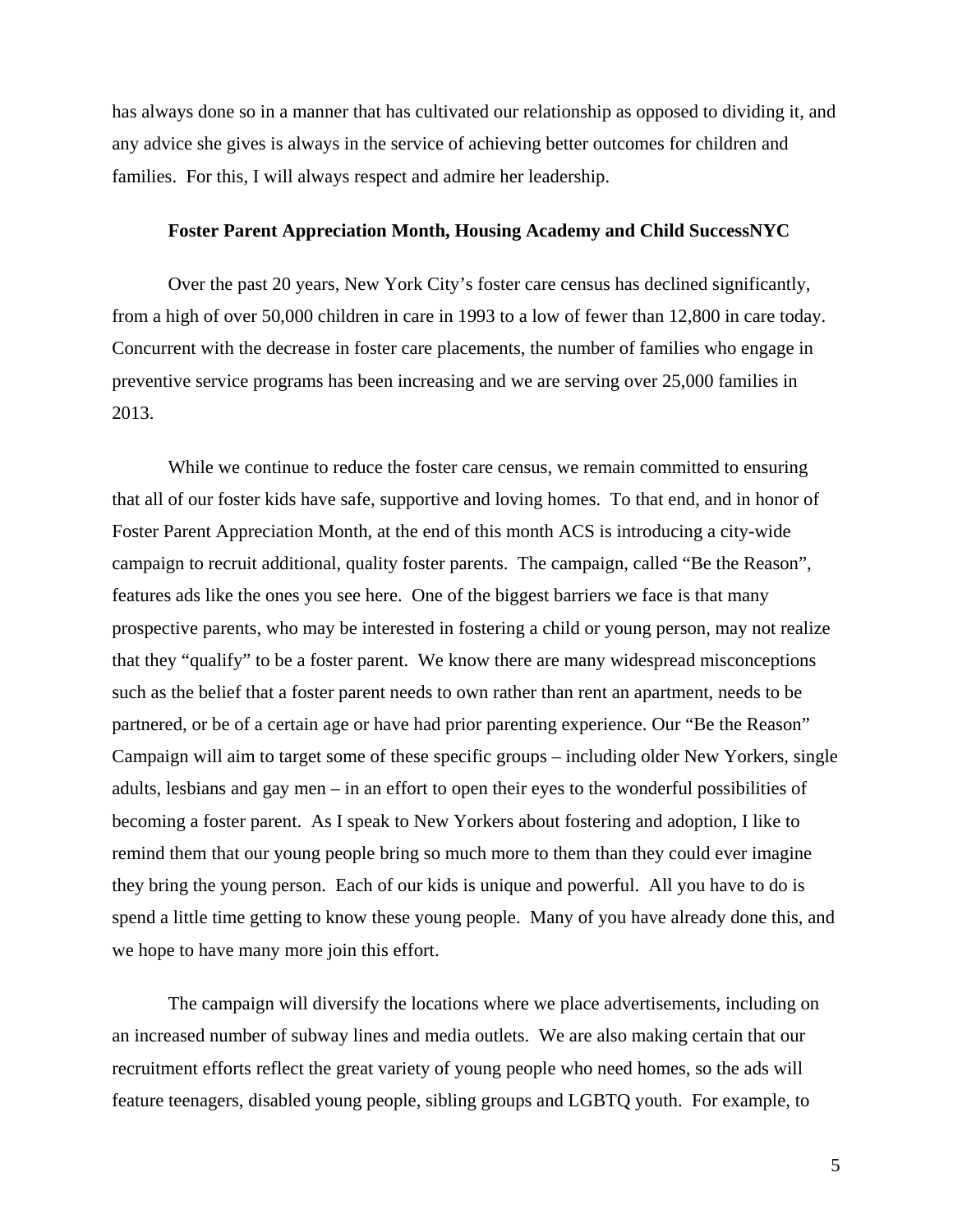address the need for LGBTQ and affirming foster parents, one of the ads featured will be "Be the Reason…It Gets Better." We hope that these positive messages will inspire New York City residents, who would not have otherwise thought of becoming foster parents, to open up their homes and hearts to our children in foster care. We invite the Council to help us share this information and guide interested individuals to our website, where they can learn more.

We are excited about the trends toward fewer removals and a greater use of preventive services. Still, there is work to do. ACS is endeavoring to better prepare youth who are transitioning out of care and into stable adulthood. Of course, our first goal is to have a young person find a permanent resource, either informally or through adoption or guardianship, which can ease their transition into adulthood. Notwithstanding those efforts, practical skills are also needed for our young people. In March, we launched the Housing Academy Collaborative (HAC) which provides core training for young people age sixteen to twenty-one, to better prepare them to assume the responsibility of living independently. The Housing Academy has two primary goals: to better prepare young adults to maintain long-term possession of NYCHA and supportive housing when they transition from foster care, and to provide one-on-one technical assistance in key areas of education, employment and medical/mental health. In developing the curriculum for the Housing Academy, ACS has collaborated with NYCHA and HPD to address some of the challenges faced by foster youth transitioning to live independently in the community. The combined goals of our three agencies are to ensure that youth are ready for independence with the right supports, including critical life skills such as how to complete applications for housing, education, key techniques to improve interview skills, how to locate jobs through online resources, how to negotiate with creditors and explore landlord and tenant rights. On April 30th, we celebrated the first graduation of 22 foster care youth from our program. Since then, over 90 young people have expressed interested in the Academy. Our second Housing Academy Collaboration began on May 6 and is serving 31 young people. Our next session will begin in early June.

We are working to improve stability, enhance well-being, and expedite permanency for children who are in foster care though *ChildSuccessNYC*, an initiative that links evidence-based model components to establish a New York City model of care. For some time, we have been hearing from our provider agencies, advocates, and the Family Court that caseloads are high,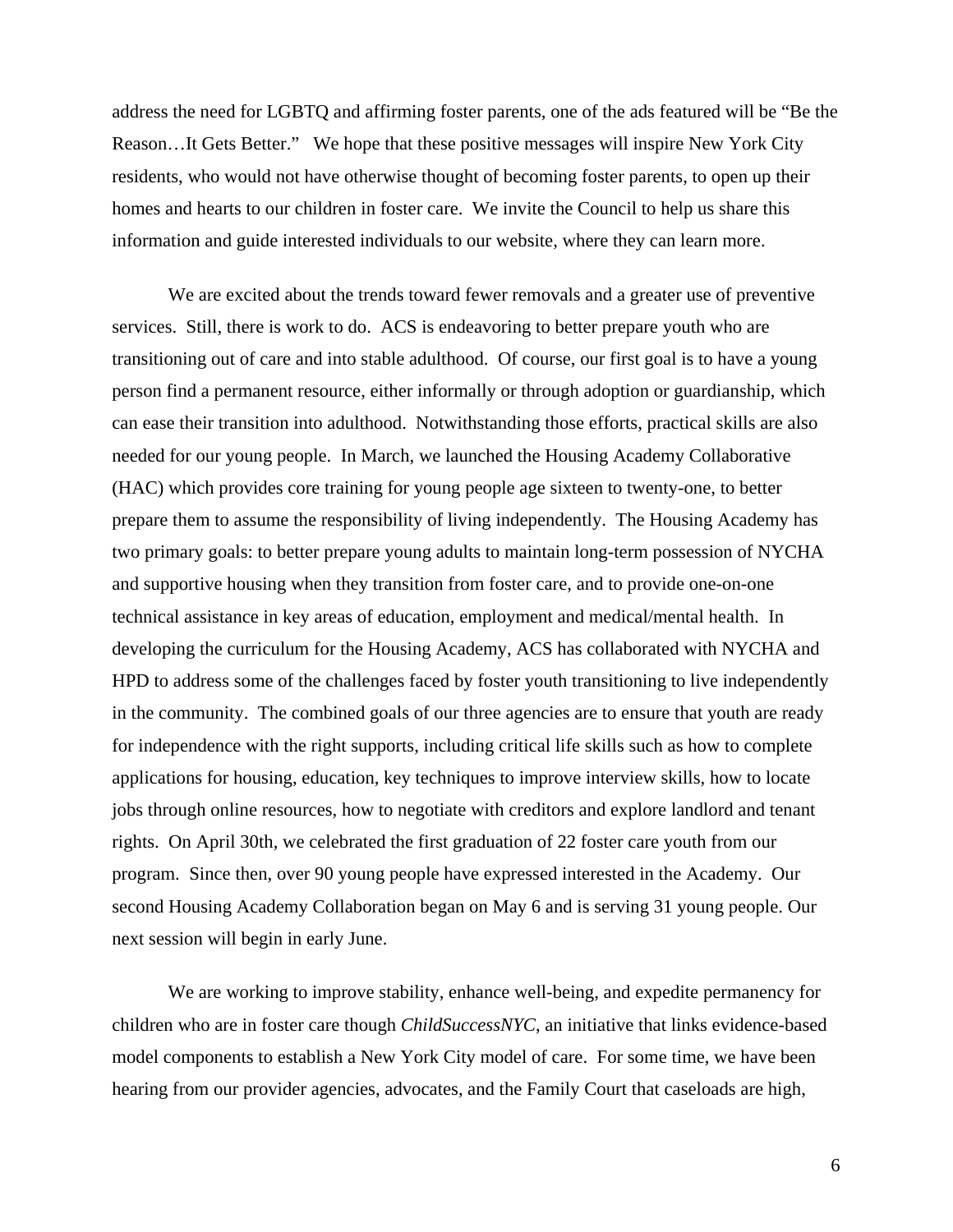staff turnover is frequent, foster parents need better support and birth parents need to be engaged. A standardized model of foster care will help our agencies achieve better outcomes for children and young people in our care.

*ChildSuccessNYC* is based on evidenced-based or evidence-informed program components that will provide significant support to birth parents immediately after children are removed to address the reasons that their children came into care, and will provide intensive aftercare to support a much shorter time to reunification. ACS is working with five diverse foster care providers – representing approximately 20% of the youth in general foster care – throughout New York City to test the model this calendar year. Based on what we learn during this year, we intend to bring the best features of *ChildSuccessNYC* to the entire general foster care system starting in Fiscal Year 2014.

*ChildSuccessNYC* includes elements of several models that are currently being used throughout the foster care system including KEEP, a foster parent support model that seeks to limit placement disruptions and increase permanency rates; Parenting through Change **(**PTC), a behavior change model geared toward helping birth parents address the reasons that their children were brought into care; Youth Development Skills Coaching, which offers individualized youth development services to teens; and Family Finding Model, which seeks permanency resources for foster youth. In addition, *ChildSuccessNYC* limits the number of cases that each agency case planner works on and limits the number of case planning staff that each agency supervisor oversees. It limits the number of foster children in each household, with certain exceptions, such as keeping siblings together. Finally, *ChildSuccessNYC* institutes a number of administrative requirements with the goal of standardizing services across the city. We are hopeful that combining these evidence-based and evidence-informed approaches to foster care will support faster reunification of families when it is safe and will continue the City's trend of fewer young people entering foster care each year.

## **Supporting ACS and Provider Agency Staff**

One of the goals of *ChildSuccessNYC* is to address high staff turnover in the field of agency case planning. Foster care agencies, unlike our own child protective staff at ACS, experience an unacceptably high turnover rate. Staff turnover is high because the work of